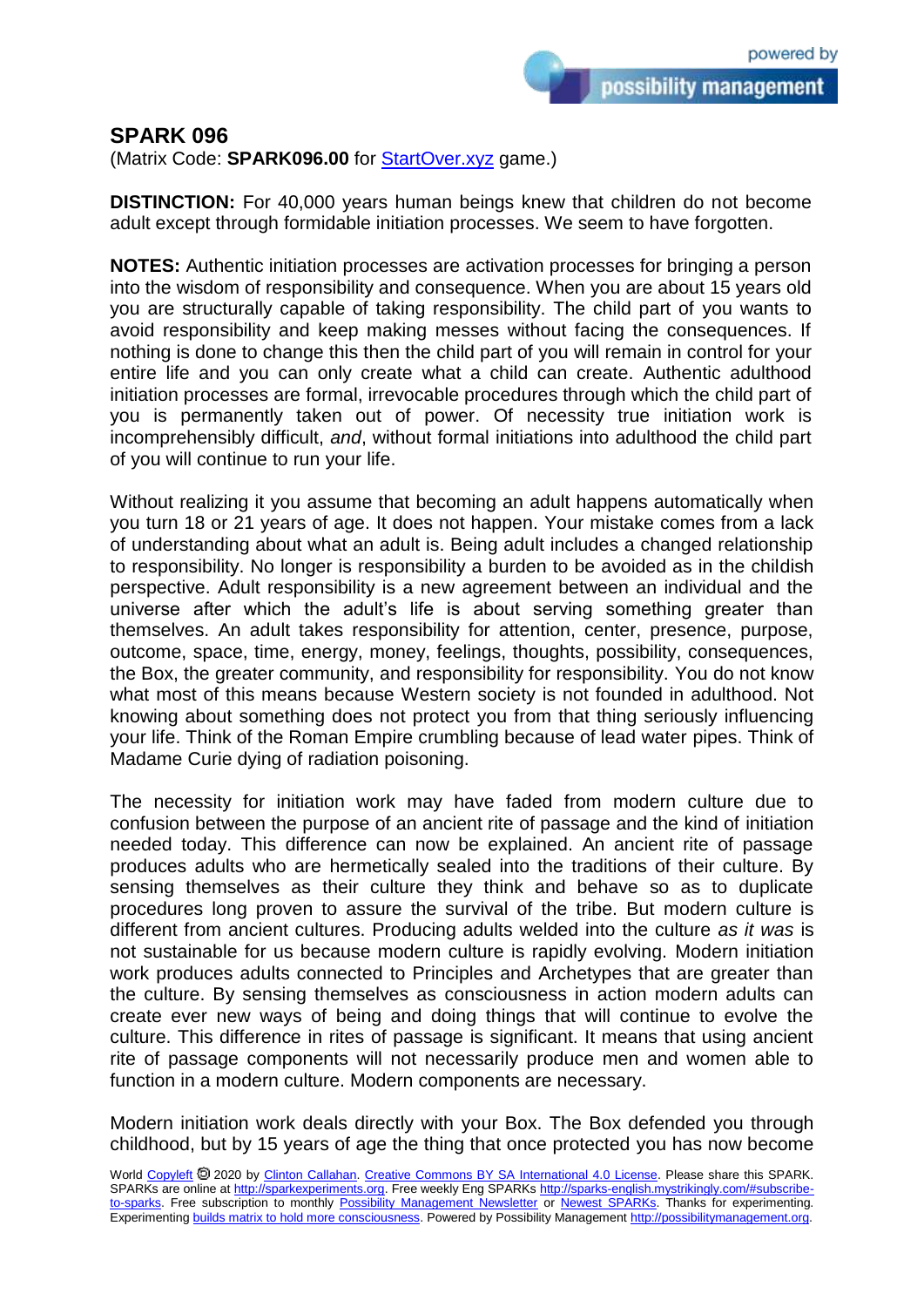your prison. Like a mature butterfly still crammed in its chrysalis, it becomes appropriate to expand the Box. Modern initiation work involves carefully timed shocks of pressure and vacuum, plus exposure to a wide range of diverse influences. The initiations ignite internal archetypal structures that are mature but dormant until awakened and stabilized one at a time. Initiation work includes clarification about Bright and Shadow Principles, forces of nature that shape your destiny and your hidden purposes. And modern initiations teach about matters of importance to the four bodies (physical, intellectual, emotional and energetic) including relationship, communication, healing, intimacy, harmony with nature, and the ability to safely journey in upper, middle and under worlds.

## **EXPERIMENTS:**

**SPARK096.01** This will be a long-term experiment, spanning at least two years of your life, but more likely it could start now and never end. The experiment is this: start on your own initiatory journey. There can be no guaranteed standard design for an initiatory journey that is also authentic. Authenticity is not standardizable. The path of initiation must be unique so as to ignite each person's unquenchable inspiration for providing their unique contributions to humanity.

Your journey is hindered before you even begin because Western culture is childish. Children are accustomed to making messes and not having to clean them up. Western civilization is a culture of children because we make messes (for example nuclear waste, depleted natural resources, the national debt, greenhouse gasses, children on Ritalin, plastic packaging materials, and so on) and think that somebody else will clean them up. Since Western culture does not contain true knowledge about transforming from childhood into adulthood it will be necessary for you to build a foundation of understanding within yourself by studying researchers at the edge of the culture. For starters try reading:

*From Magical Child to Magical Teen* by Joseph Chilton Pearce *Original Wisdom* by Robert Wolff *Of Water and The Spirit* by Malidoma Patrice Somé *Gifts of Unknown Things* by Lyall Watson *Radiant Joy Brilliant Love* by Clinton Callahan *In Search of the Miraculous* by Peter D. Ouspensky *Autobiography of a Yogi* by Paramahansa Yogananda

Because initiation involves upgrading ways that you think, feel, act and are, it is deceptive to think that you can design and manage initiation for yourself by yourself. This would be like trying to midwife your own birth. The suggestion is to undertake initiation with a guide. If you are not guided by someone familiar with where you are trying to go then your perspectives come from the place you are leaving. This is like driving a car by looking into the rearview mirror. A guide is someone more experienced and further advanced in their own initiations than you are, *and,* who is responsible and clear enough to serve as a guide. Since authentic initiation is not sponsored by Western culture your guide will need to be someone with access to a greater context than Western culture. This does not mean that you should commit to